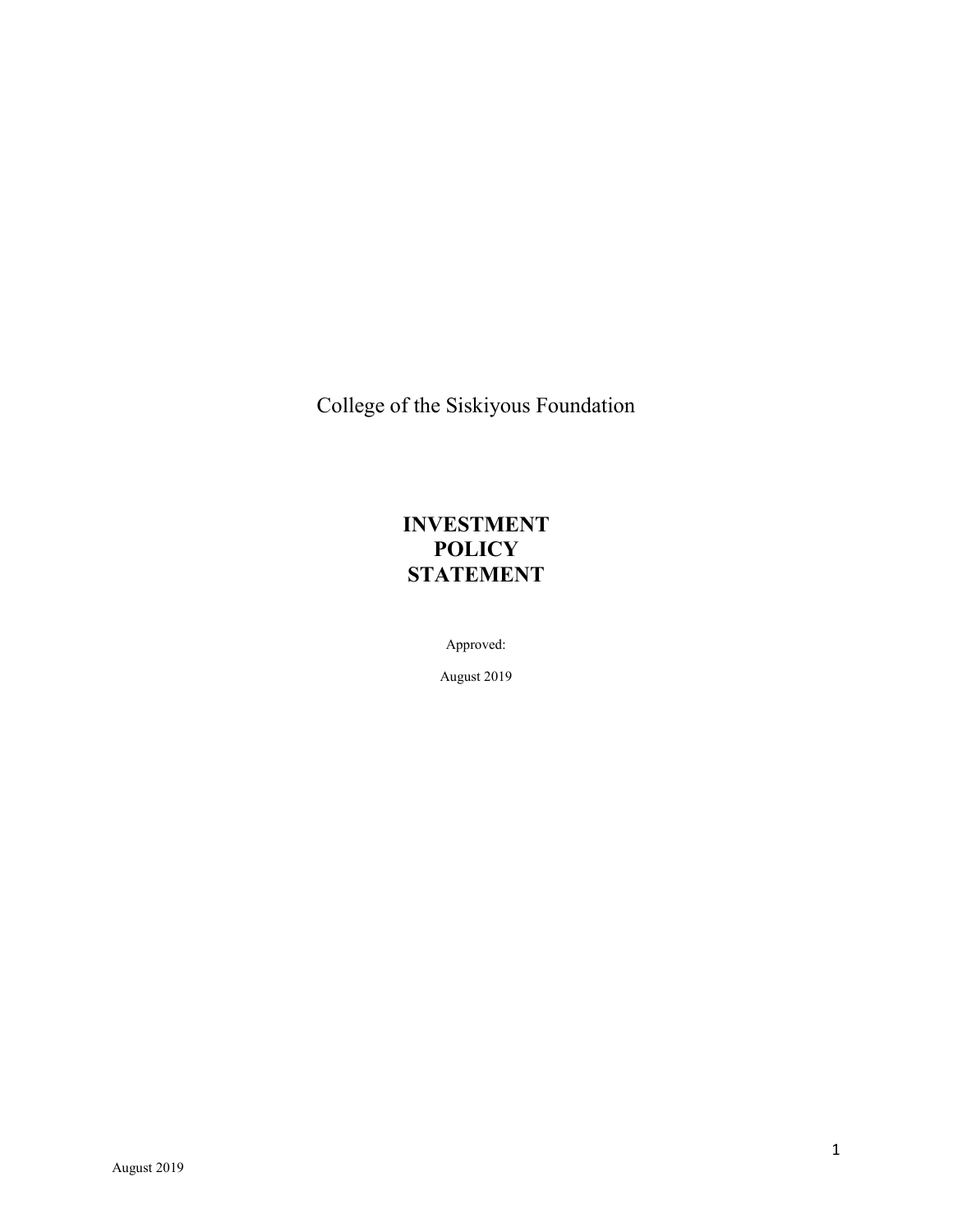# **Table of Contents**

| $\mathbf{I}$ .<br>H. |  |  |  |
|----------------------|--|--|--|
|                      |  |  |  |
| III.                 |  |  |  |
| IV.                  |  |  |  |
| V                    |  |  |  |
|                      |  |  |  |
|                      |  |  |  |
|                      |  |  |  |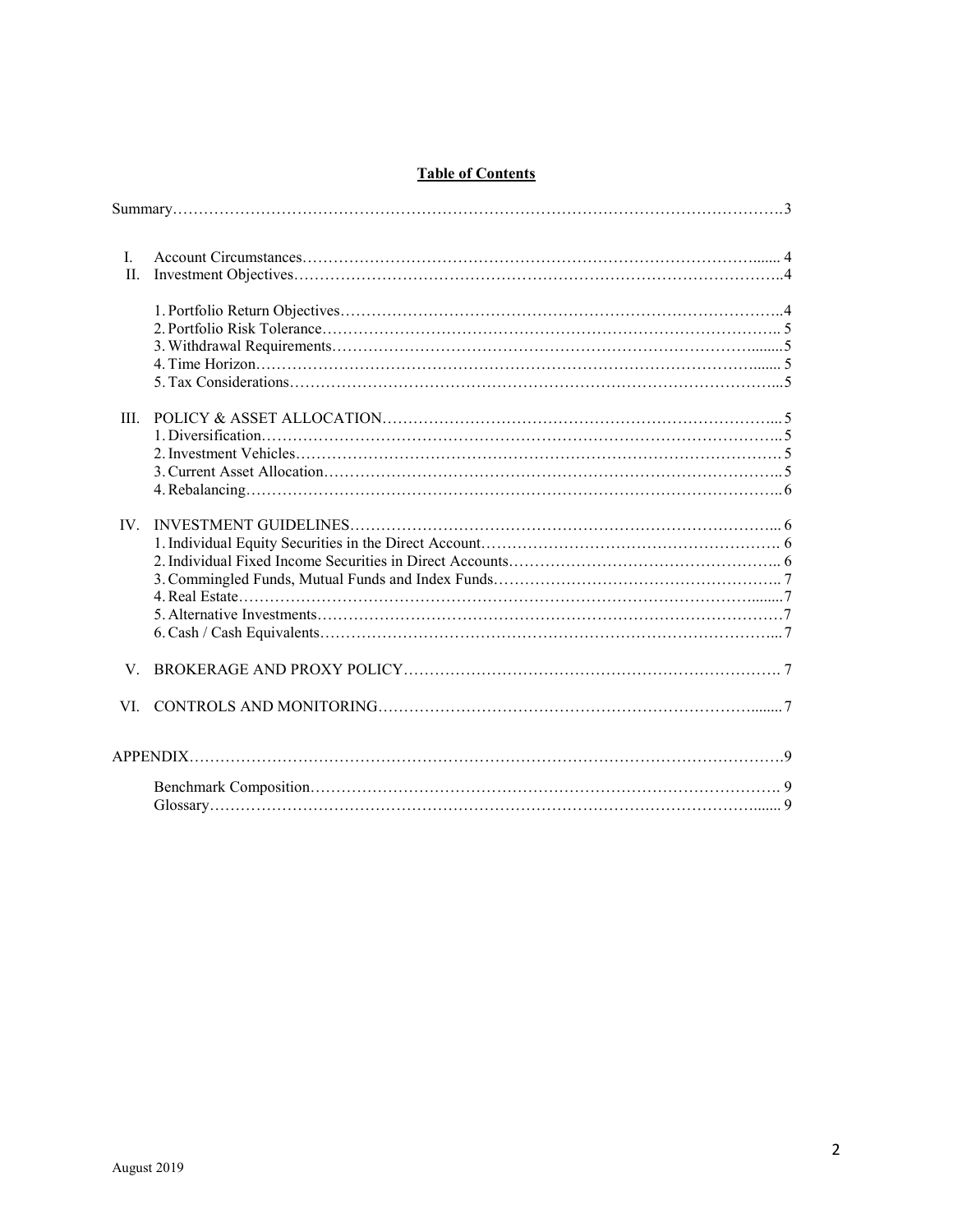#### **SUMMARY INVESTMENT POLICY STATEMENT**

College of the Siskiyous Foundation

| Client's Name:               | College of the Siskiyous Foundation                                                                                                                                           |
|------------------------------|-------------------------------------------------------------------------------------------------------------------------------------------------------------------------------|
| Portfolio Account Detail:    | College of the Siskiyous Foundation<br>Scholarship Account, Mercy Endowment, Title Three Fund,<br>Rainy                                                                       |
| <b>Investment Objective:</b> | Generate a return in excess of the blended portfolio benchmark<br>over a complete market cycle.                                                                               |
| Withdrawal Requirement:      | The five accounts serve different purposes and have historically<br>experienced different withdrawal rates. In general,<br>Withdrawals of less than 5% are expected annually. |
| Time Horizon:                | Overall portfolio allocated with a long-term time-horizon in<br>mind.                                                                                                         |
| Risk Tolerance:              | Moderate                                                                                                                                                                      |
| Target Return:               | Over the long-term, exceed the blended portfolio benchmark,<br>net of fees with similar risk.                                                                                 |
| Target Allocation:           | <b>Balanced Strategy</b>                                                                                                                                                      |
| <b>Evaluation Benchmark:</b> | The passive indices in similar weights to the target asset<br>allocation.                                                                                                     |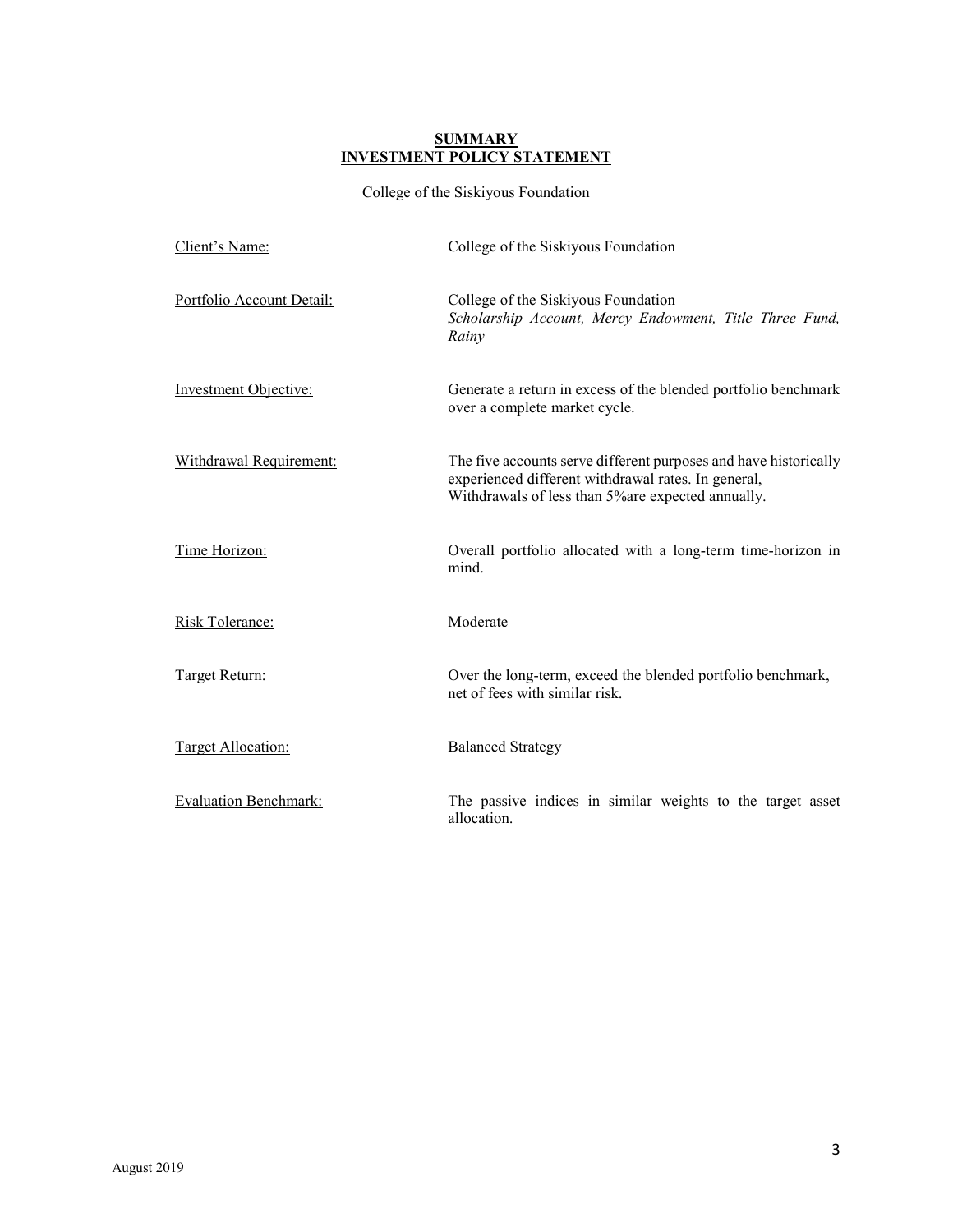# **INVESTMENT POLICY STATEMENT**

#### **College of the Siskiyous Foundation**

This policy statement outlines the assumptions and understandings under which Sand Hill Global Advisors (the "Advisor" or "SHGA") is to manage the capital account of the College of the Siskiyous Foundation (COSF). The content herein has been composed based upon meetings with the Board of Directors and staff in which discussions covered COSF's goals, attitudes, expectations, risk tolerance, desires for liquidity, and present and future cash flow requirements.

It is agreed that the Advisor will meet with the Investment Committee on a quarterly basis to report on the status of the portfolio and to receive and provide information that will aid in the management of the portfolio. This investment policy statement will be reviewed at least annually as to its appropriateness given any significant changes in COSF's needs or in light of significant shifts in the economy or the investment markets. Day-to-day contact with COSF will be made via the telephone and e-mail.

# **I. ACCOUNT CIRCUMSTANCES**

The investments in this capital account represent a major asset of the College of the Siskiyous Foundation, and as such, are intended to be managed in a manner that will promote their preservation and growth in excess of inflation over the long-term.

## **II. INVESTMENT OBJECTIVES**

COSF seeks to achieve growth of the portfolio at a moderate rate in excess of inflation. Preservation of capital is an important consideration; therefore, portfolio volatility should be kept similar to that of the evaluation benchmark as a whole.

#### **1.Portfolio Return Objectives**

- **Total Portfolio Return:** Achieve a time-weighted, real rate of return of 2.5%, after fees and program costs. This return will be sought using a diversified style of investment management, providing an average annual return that will be measured over a complete market cycle assumed to be five years.
- **Blended Benchmark Return:** Over rolling five-year cycles, to achieve a return that exceeds the Blended Benchmark, net of fees with similar risk.
- **2.Portfolio Risk Tolerance** The risk to the portfolio must be moderate, since the portfolio provides a source of funds that allows COSF to perpetuate its mission.
- **3.Withdrawal Requirements** The five accounts serve different purposes and have historically experienced different withdrawal rates. In general, withdrawals of less than 5% are expected annually. The *Title III Fund* can withdraw the lesser of 4% of total assets or 50% of cumulative gains less cumulative withdrawals.
- **4.Time Horizon** Overall portfolio will be allocated with a long-term time-horizon in mind.
- **5.Tax Considerations** None, since this organization is tax exempt.
- **6.Illiquidity** The overall portfolio should maintain 90% daily liquidity

# **III. POLICY & ASSET ALLOCATION**

1. **Diversification** – Given the objective for moderate risk with growth, the portfolio will be managed as a diversified portfolio. We believe that diversification of assets is sound investment policy and that allocation of assets across various sectors as well as types of securities will minimize risk while improving performance.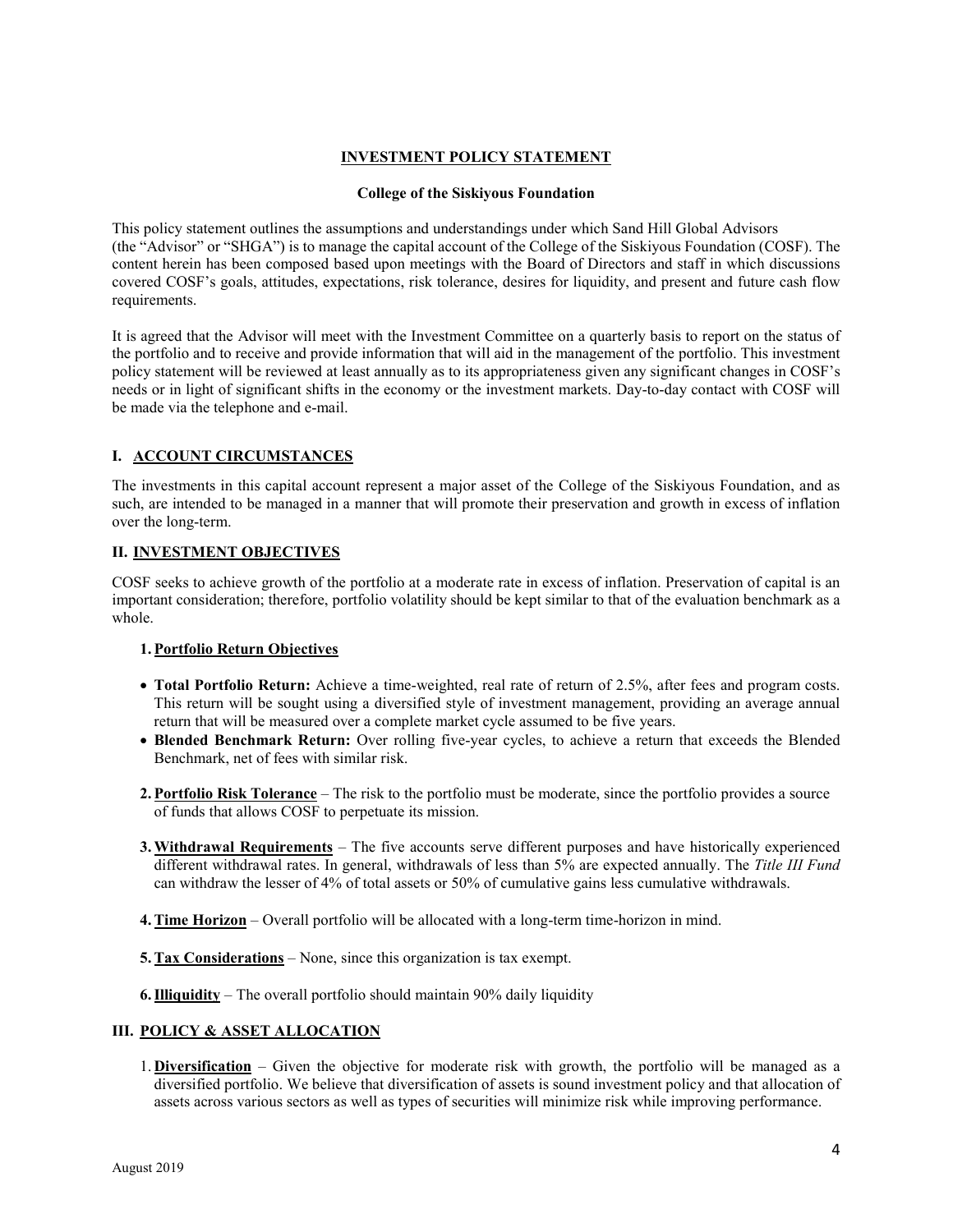**Investment Vehicles** – The portfolio's investments will be allocated over various asset classes, either directly or through pooled or commingled investment accounts (mutual funds and index funds), that might include domestic and foreign equities, bonds, real estate, alternative investments, and cash or cash equivalents. With each asset class, Sand Hill Global Advisors will weigh factors including expense, market efficiency, transparency of information, and diversification to determine whether direct investments or commingled investments are in COSF's best interests.

# **2. Asset Allocation:**

|                                | <b>Bottom</b><br>Range | <b>Target</b> | <b>Top</b><br>Range |
|--------------------------------|------------------------|---------------|---------------------|
| <b>TOTAL EQUITY</b>            | 39%                    | 52%           | 65%                 |
| <b>TOTAL FIXED INCOME</b>      | 20%                    | 30%           | 40%                 |
| <b>REAL ASSETS</b>             | $0\%$                  | 8%            | 15%                 |
| <b>ABSOLUTE RETURN</b>         | $0\%$                  | 8%            | 15%                 |
| <b>CASH / CASH EQUIVALENTS</b> | $0\%$                  | 2%            | 15%                 |

- Generally, the allocation will be within the ranges shown above; however, SHGA is permitted to have a more defensive position that may result from significant cash inflows. The ultimate implementation will be achieved over a transitional period of time involving staggered commitments. Additionally, SHGA will seek the approval of the COSF Investment Committee whenever deviating the targeted strategy in excess of 10 points of risk, as defined by the combined weight of equities and real assets.
- **3. Rebalancing:** The portfolio will be3 reviewed regularly by SHGA and rebalanced whenever the weighting of a major asset class deviates or a tactical opportunity presents itself.

# **IV. INVESTMENT GUIDELINES**

Sand Hill Global Advisors may utilize an appropriate combination of individual securities in a direct account and specialized third party, commingled fund or mutual fund alternatives to implement or mutual fund alternatives to implement the asset allocation. Third-party offerings will be used to enhance the portfolio's diversification in certain asset classes that require specialized expertise or where liquidity may be limited. In each case, the potential for added value, institutional share class fees and cost effectiveness will be a major consideration. Such categories such as international, emerging markets or REIT mutual funds.

#### **1.Individual Equity Securities in the Direct Account:**

- Each directly owned security position, at the time of purchase, will normally represent about 3% to 5% at cost of the direct investment account equity portion of the large cap equities. In no case will an individual security, at the time of purchase, represent more than 10% of the total cost of the direct account portfolio. Over time, individual securities will not exceed more than 10% of the total market value of the direct account portfolio and specific sectors/industries will not represent any more than 25% for the direct portfolio market value.
- The majority of any direct equity position in the portfolio will meet the Advisor's primary quality guidelines. These will be securities of U.S. companies or multinational companies. Individual securities are judged on the basis of several factors including debt, cash flow, market capitalization, and asset growth. In addition, several non-quantitative characteristics are considered such as management strength, dominance of market position, and product acceptance. It is important that the quality of the portfolio should be viewed as a whole. As part of the allocation process, there may be occasions when smaller companies may be included because of the opportunities they offer without altering the risk profile of the portfolio.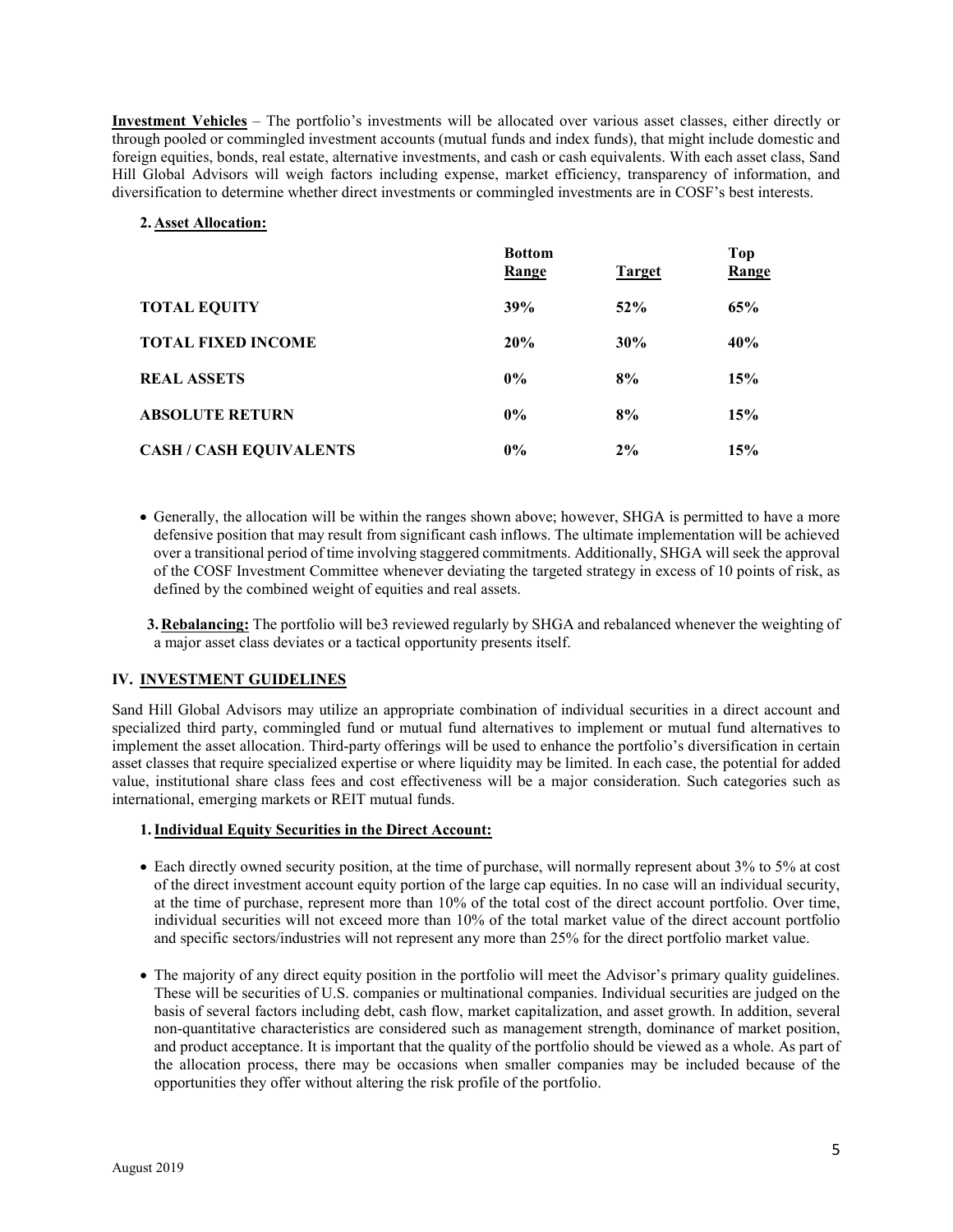# **2.Individual Fixed Income Securities in Direct Accounts:**

- With the exception of U.S Government securities and Federal Government Agency securities, no more than 5% at cost of the portfolio may be invested in the securities of a single issuer.
- Corporate issues will be U. S. or multinational corporations.
- Up to 5% of the total account may be invested in below investment grade securities, commonly referred to as "high yield debt", but only through adequately diversified investment vehicles.
- From time to time, the Committee may adopt specific working guidelines specifying minimum ownership levels in Treasury securities.

# **3. Commingled Funds, Mutual Funds and Index Funds:**

• The fund selection process will incorporate criteria such as investment style and process, experience of the investment team, organizational stability and performance analysis such as long-term, risk-adjusted returns, manager tenure, relative performance in up and down markets, consistency of management style, and relative expense ratios. Special care will be taken in the selection of the appropriate type of security or class of shares to minimize the expense ratio and transaction costs. When appropriate, negotiations will occur with custodians for the waiver of loads, minimums, and transaction fees.

#### **4. Real Estate:**

• The real estate portion may be comprised of privately and publicly held real estate investments.

#### **5. Alternative Investments:**

• Alternative investments will be broadly defined, but not limited to, as investments in absolute return funds, commodities and gold, real return strategies, venture capital, and other. These categories are to be implemented only through diversified investment vehicles. In the case of absolute return private partnerships, the diversification should be achieved through the use of a "fund of funds".

# **6. Cash / Cash Equivalents:**

• Cash equivalent positions will be instruments with ratings of A-2, P-2 or higher. U.S Treasury Bills, Eurodollar Certificates of Deposit, time deposits, money market funds, and repurchase agreements are acceptable instruments.

# **V. BROKERAGE AND PROXY POLICY**

- SHGA will seek best execution for all transactions effected for COSF. Securities and cash will be held in custody at Fidelity Investments.
- Proxy voting has been delegated to SHGA. SHGA uses Broadridge to vote proxies.

# **VI. CONTROLS AND MONITORING**

The COSF Investment Committee will monitor the total portfolio performance as follows:

**1.** Quarterly Reviews – The COSF Investment Committee will review the investment performance of SHGA and the individual managers (retained by SHGA) in the portfolio with respect to the risk and return objectives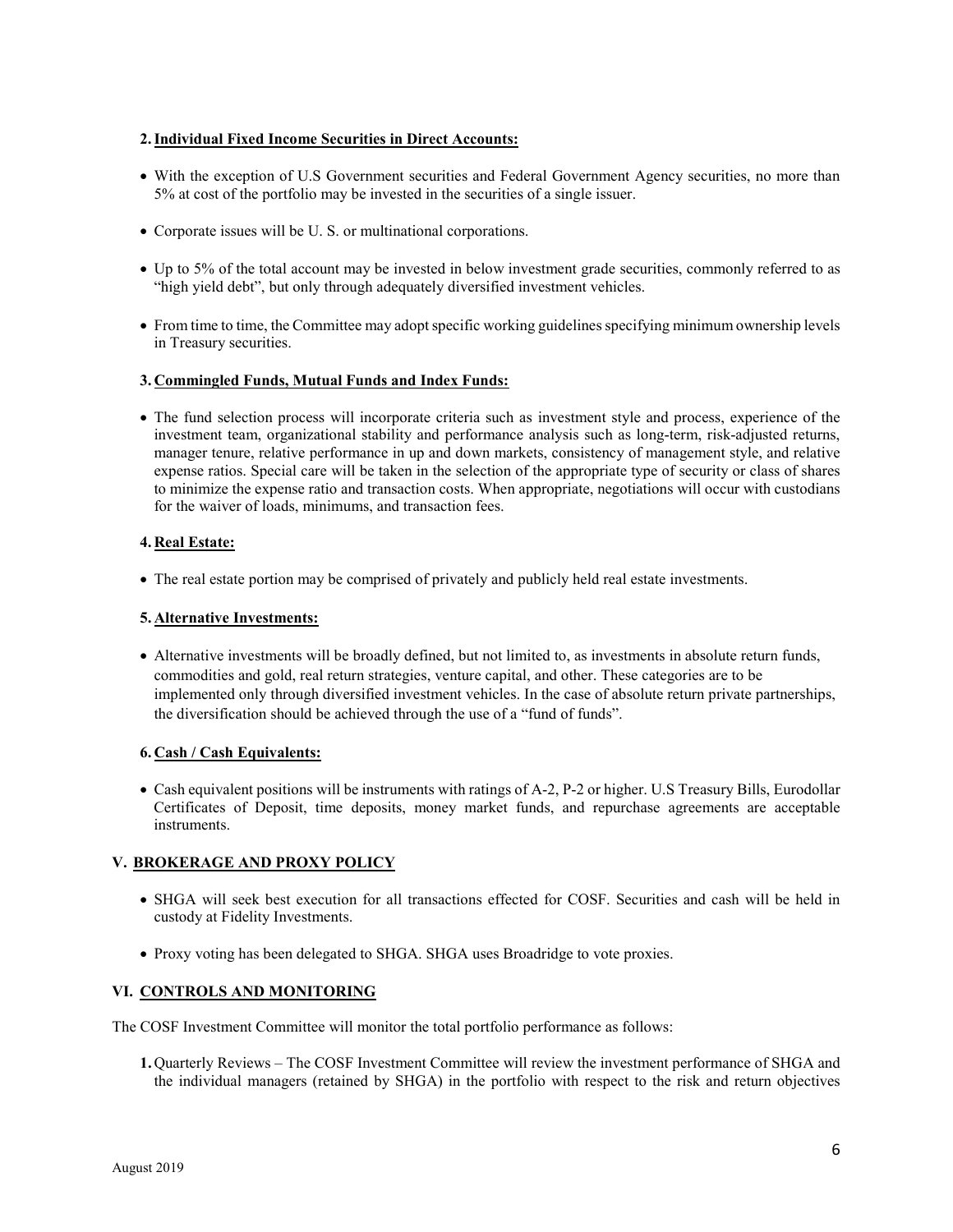established for COSF. The review may include topics such as the overall business management, organizational changes and other relevant factors.

2. Watch List – In the event that any individual manager is significantly underperforming over the long-term, SHGA will maintain a higher level of oversight and may put the firm on a watch list.

Brenda Vingiello, CFA Greg Messer<br>
Chief Investment Officer<br>
President, CC

Prepared By: Reviewed and Accepted By:

Brian Dombkowski, CFA Stephen Schoonmaker, Ed.D.<br>
Chief Executive Officer Superintendent – President Superintendent – President

President, COS Foundation Board

Dawn Marie Slabaugh Director, COS Foundation

Darlene Melby Vice President, Administrative Services

Kent Gross Director, Fiscal Services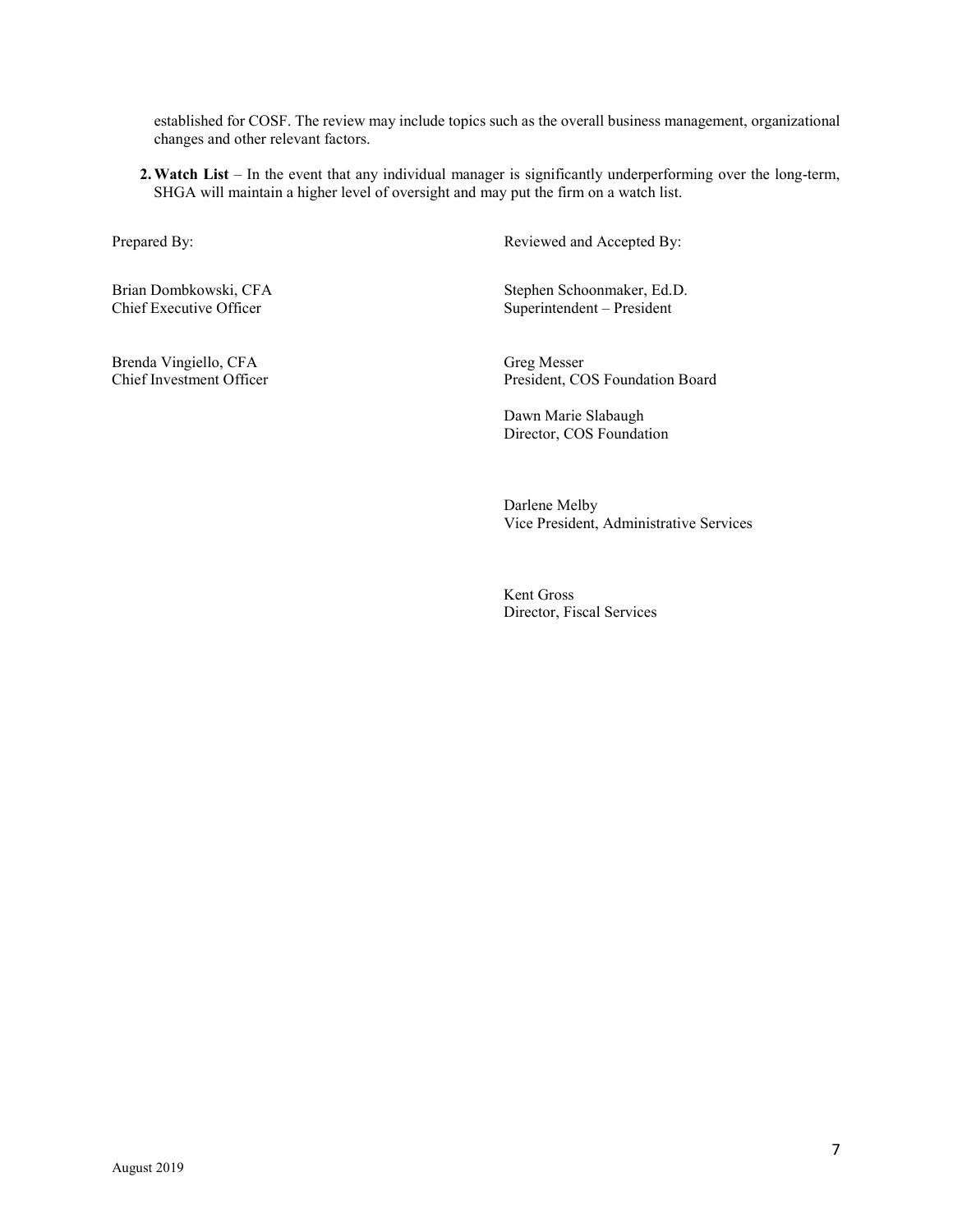# **APPENDIX**

#### **1.Benchmark Composition**

The Blended Benchmark will be used for the total portfolio review and to review SHGA. Individual asset classes will be reviewed using the indices most appropriate and assigned to each manager or investment style.

The Blended Benchmark is composed as follows:

| <b>Asset Class</b>                     | Index                              | Weight |
|----------------------------------------|------------------------------------|--------|
| <b>Equity</b>                          |                                    |        |
| Domestic Large Capitalization          | S&P500 Index                       | 30%    |
| Domestic Small Capitalization          | Russell 2000 Index                 | $9\%$  |
| Foreign                                | MSCI All-Cap World Index excl. USA | 13%    |
| <b>Fixed Income</b>                    | Barclays Aggregate Index           | $30\%$ |
| <b>Real Estate</b>                     | <b>NAREIT</b> Index                | $4\%$  |
| <b>Absolute / Real Return Strategy</b> | Barclays 1-3 Year Aggregate Index  | 8%     |
| <b>Commodities / Natural Resources</b> | Bloomberg Commodity Index          | $4\%$  |
| <b>Cash / Cash Equivalents</b>         | U.S. T-Bill 30 day Index           | $2\%$  |

#### **2. Glossary**

# **EQUITY MARKET INDICATORS**

The market indicators included in this report are regarded as measures of equity or fixed-income performance results. The returns shown reflect both income and capital appreciation.

**Russell 2000 Index** is composed of the 2000 smallest stocks in the Russell 3000 Index, representing approximately 11% of the U.S. equity market capitalization.

**Standard & Poor's 500 Index** is designed to measure performance of the broad domestic economy through changes n the aggregate market value of 500 stocks representing all major industries. The index is capitalization-weighted, with each stock weighted by its proportion of the total market value of all 500 issues. Thus, larger companies have a greater effect on the index.

# **FIXED-INCOME MARKET INDICATORS**

**Barclays Capital Aggregate Bond Index** is a combination of the Mortgage Backed Securities Index and the intermediate and long-term components of the Government / Credit Bond Index.

# **INTERNATIONAL EQUITY MARKET INDICATORS**

**Morgan Stanley Capital International (MSCI) All Cap World Index (ACWI) Ex-US Index** is composed of approximately 6,000 equity securities representing the stock exchanges of Europe, Australia, New Zealand, the Far